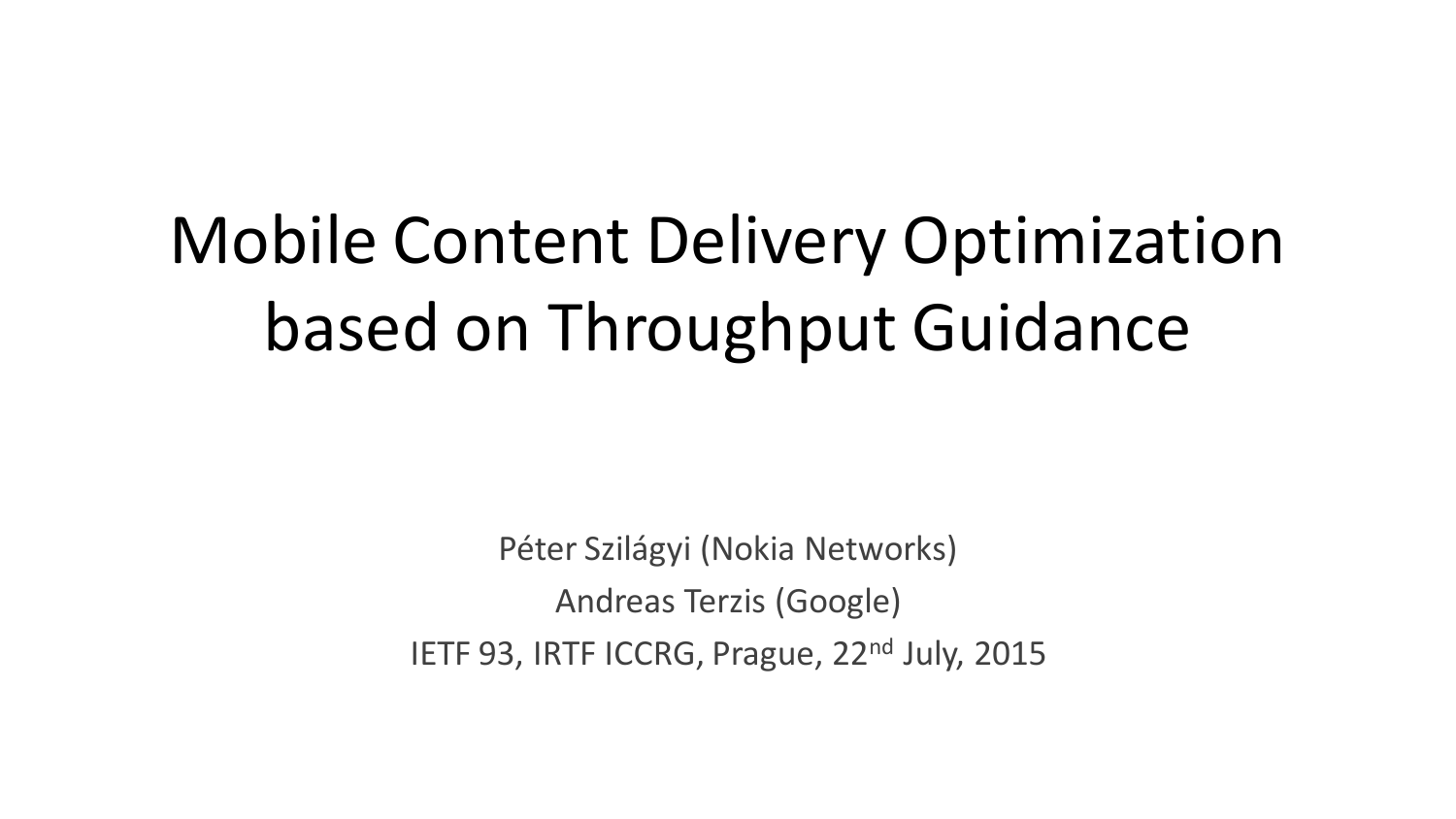# **Disclaimer**

- Early stages of understanding the benefits of exposing network-level capacity information at the end-to-end transport layer.
	- Information may cover part of the end-to-end path (e.g., radio downlink)
- Given the right constraints, we show the benefits of explicit capacity information
	- Radio link is the bottleneck
	- Caches deployed close to the users
	- One/Few flows per UE
- Danger of elevating congestion and packet loss in the general case
- Substantial work is necessary to evaluate when and how to best utilize available information
	- Safety mechanisms (e.g., generate signal only to whitelisted IP destinations)
	- Fallback schemes
	- Extending scope of capacity information (e.g., radio link vs. end-to-end path)
	- Nature of capacity information (increase/decrease vs. explicit rate, decrease only)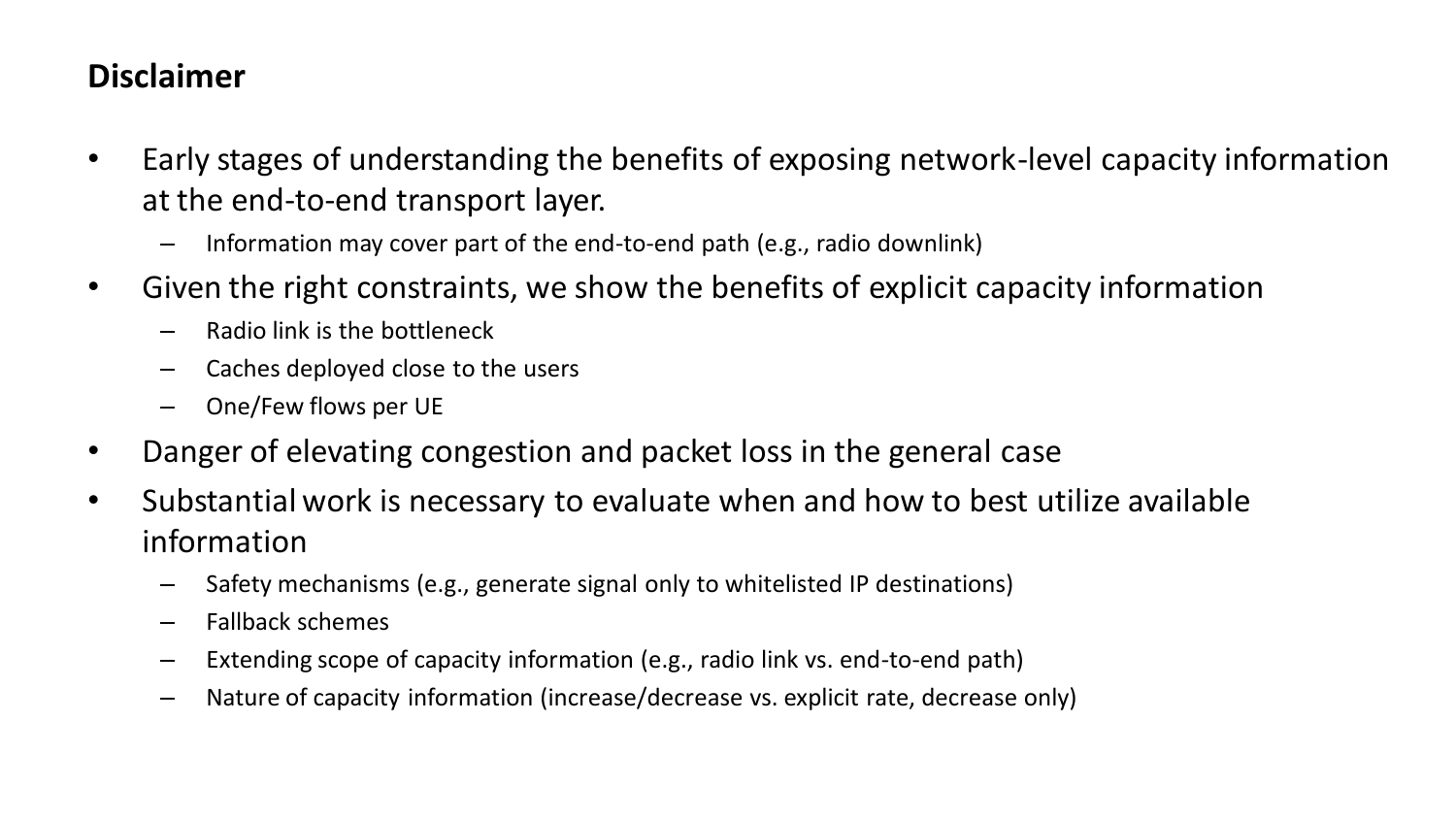#### **Overview**

**Throughput Guidance (TG)**: network-side information that enables data transfer and/or content optimization to:

- (1) improve the efficiency of data transmission through mobile networks.
- (2) improve the end-user experience.

**Mechanism:** expose the amount of bandwidth available at the (radio access) network to the data sources.

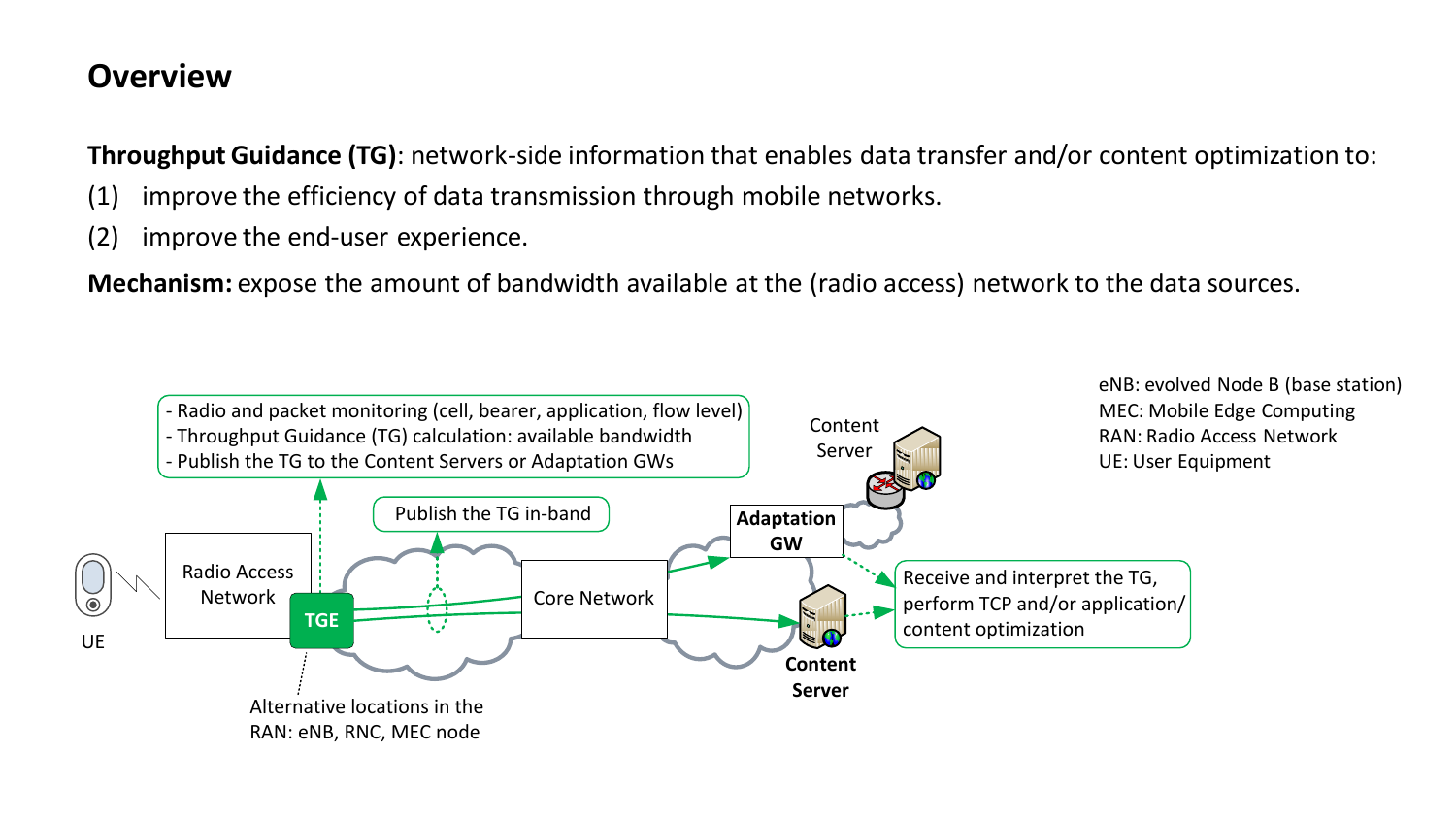## **Agenda**

- Problem Statement
- Throughput Guidance Calculation
- Optimization based on Throughput Guidance
	- TCP optimization: slow start, congestion avoidance, packet pacing
	- Media (application layer) optimization: initial content selection, media rate adaptation
- Considerations
	- multiple flows within a bearer
	- co-existence of guided and unguided flows
	- reverting to standard TCP behavior
- Performance Evaluation: Field Trial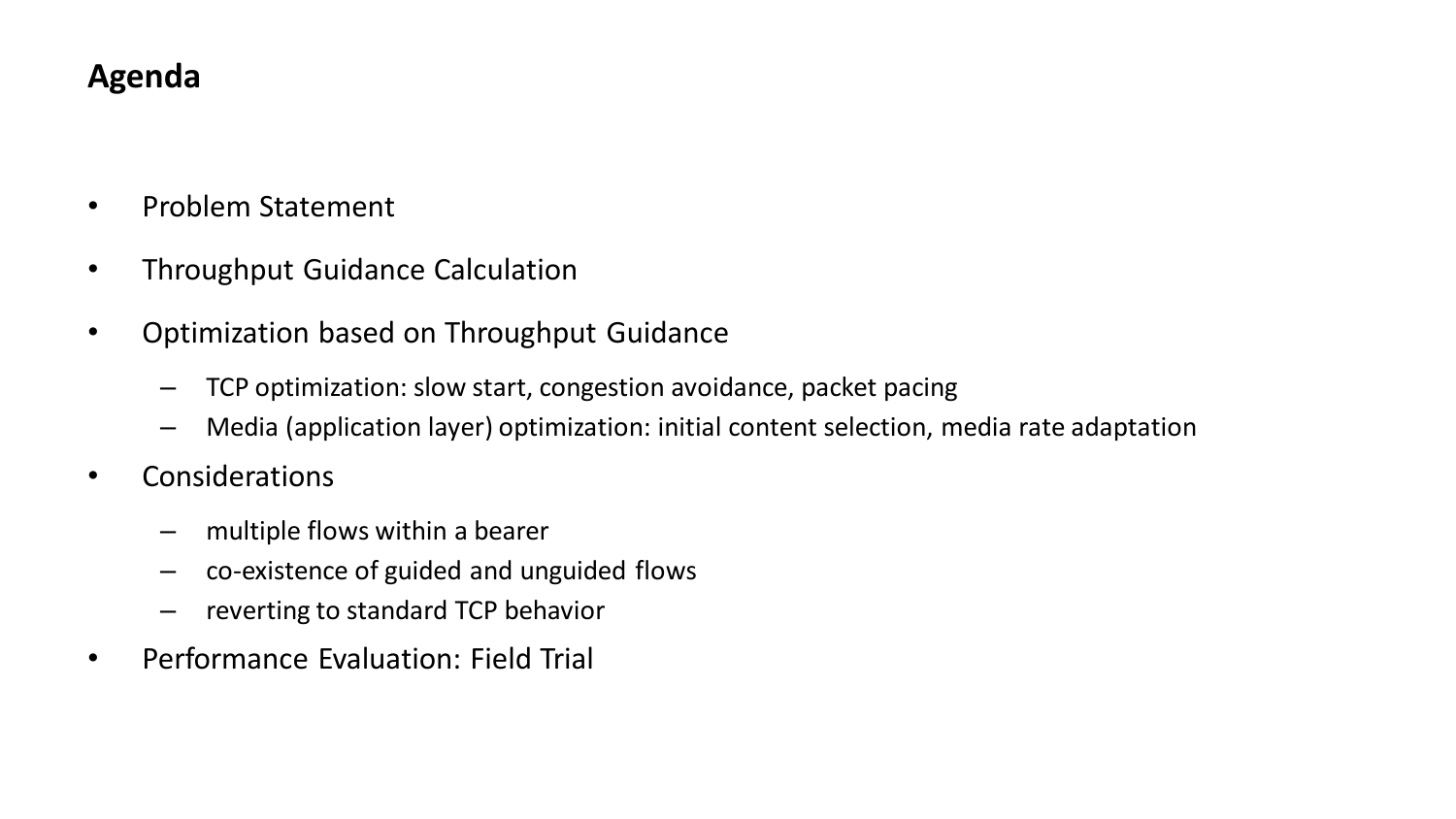# **Problem Statement**

1. TCP's own network probing mechanisms (a.k.a. congestion control):

slow start, congestion avoidance, underutilization or over-shooting of the available network resources

2. Content (application) layer:

the bandwidth demand (media rate) of the selected content should not exceed the available resources to avoid customer experience degradations

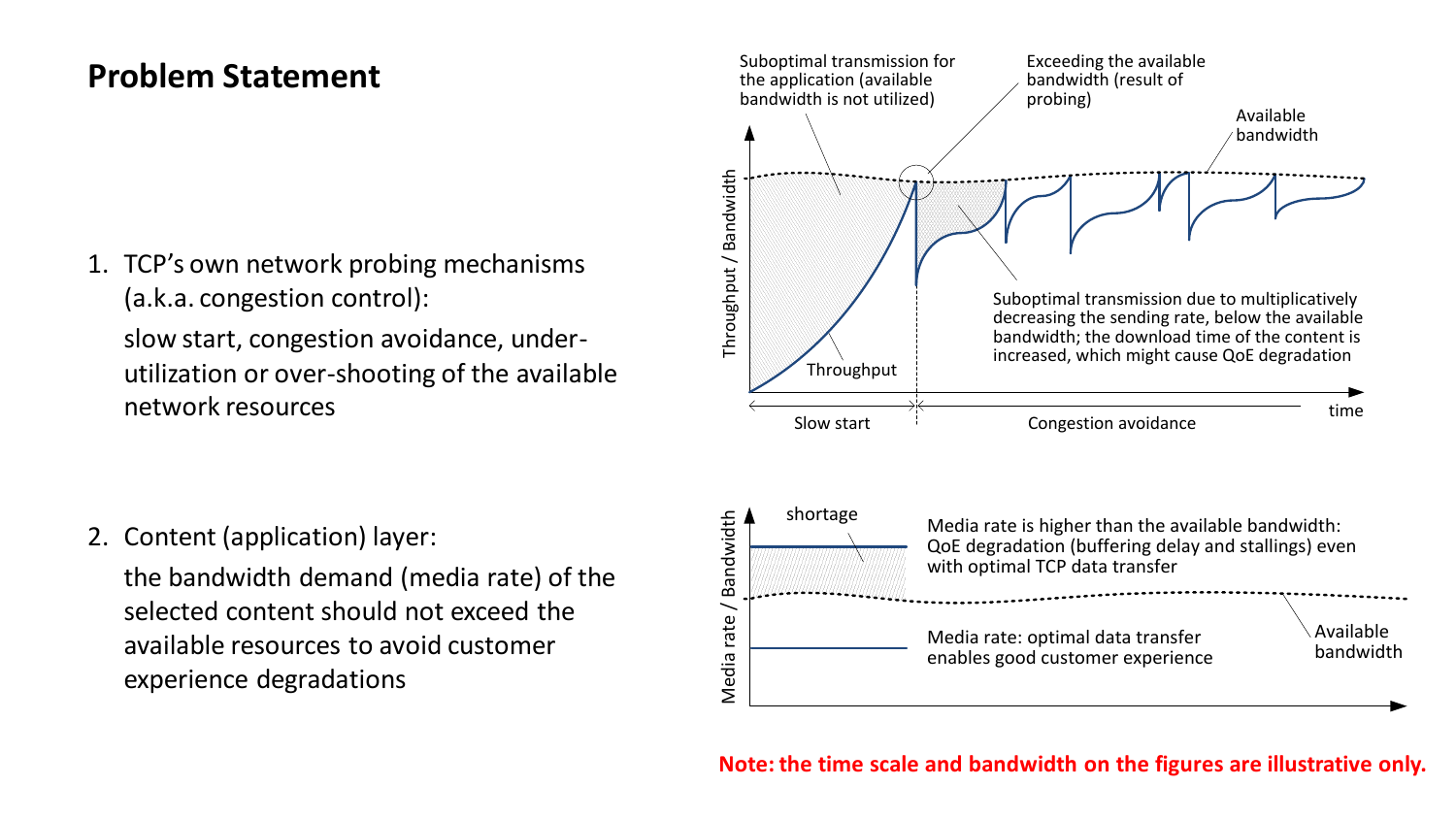# **Throughput Guidance Calculation: Per-Bearer Bandwidth** The TG is transmitted as long as the

radio interface is the bottleneck in the network (detected by the TG Entity).

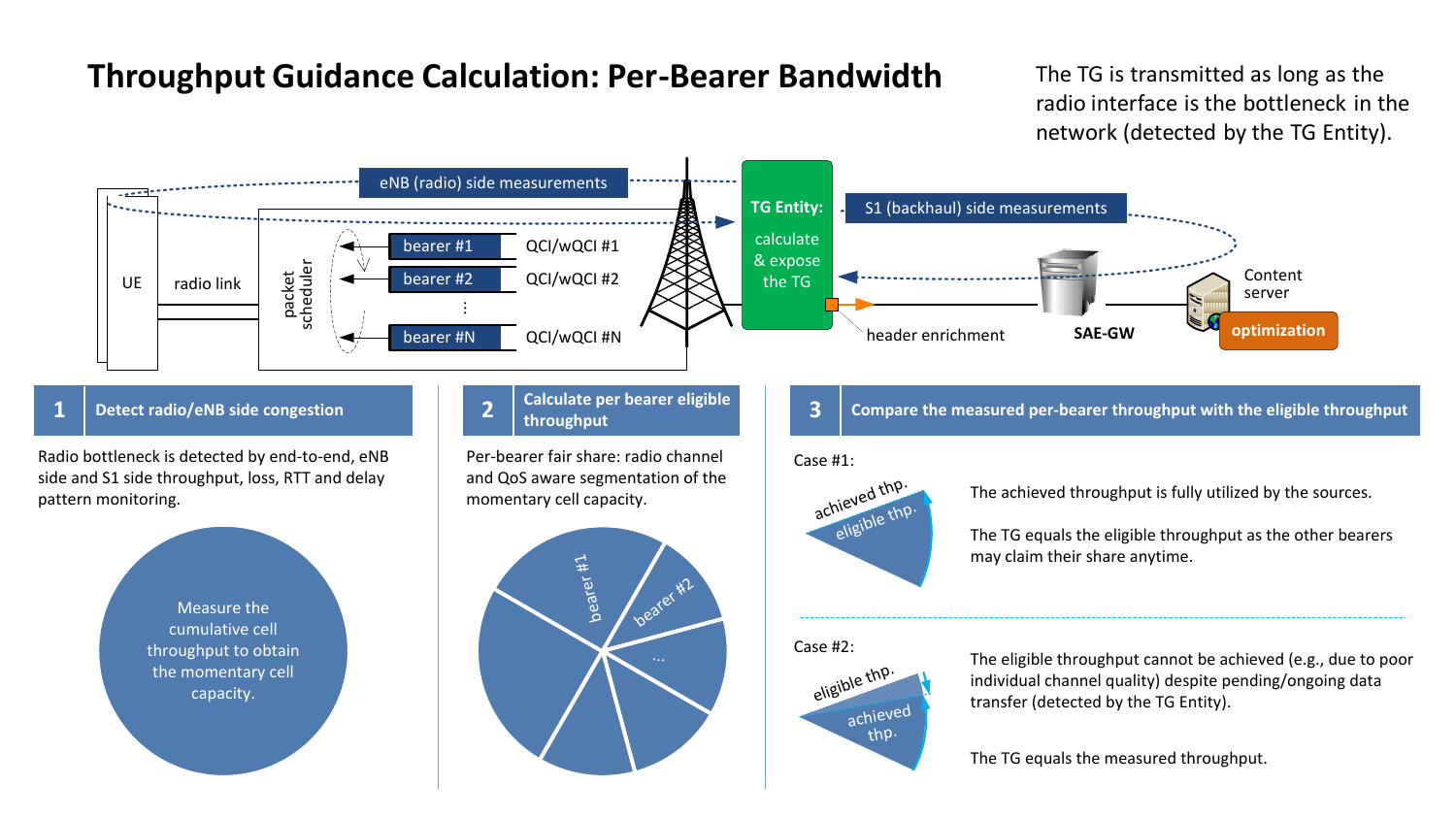### **TCP Optimization: Overview**

**Scope:** efficient utilization of the available network resources without having to probe for bandwidth and create congestion.

**Method:** the TCP sender adjusts its transmission rate to the value indicated by the TG.

**Possible mechanism:** set the congestion window (cwnd) as a function of the smoothed RTT (sRTT) and the latest TG:

 $cwnd = sRTT \cdot TG$ 

**Packet pacing:** a technique used to mitigate the bursty transmission pattern of the TCP sources; with TG, the pacing rate can be adjusted directly.

**Note:** the advertised window should be taken into account (upper limit on the cwnd).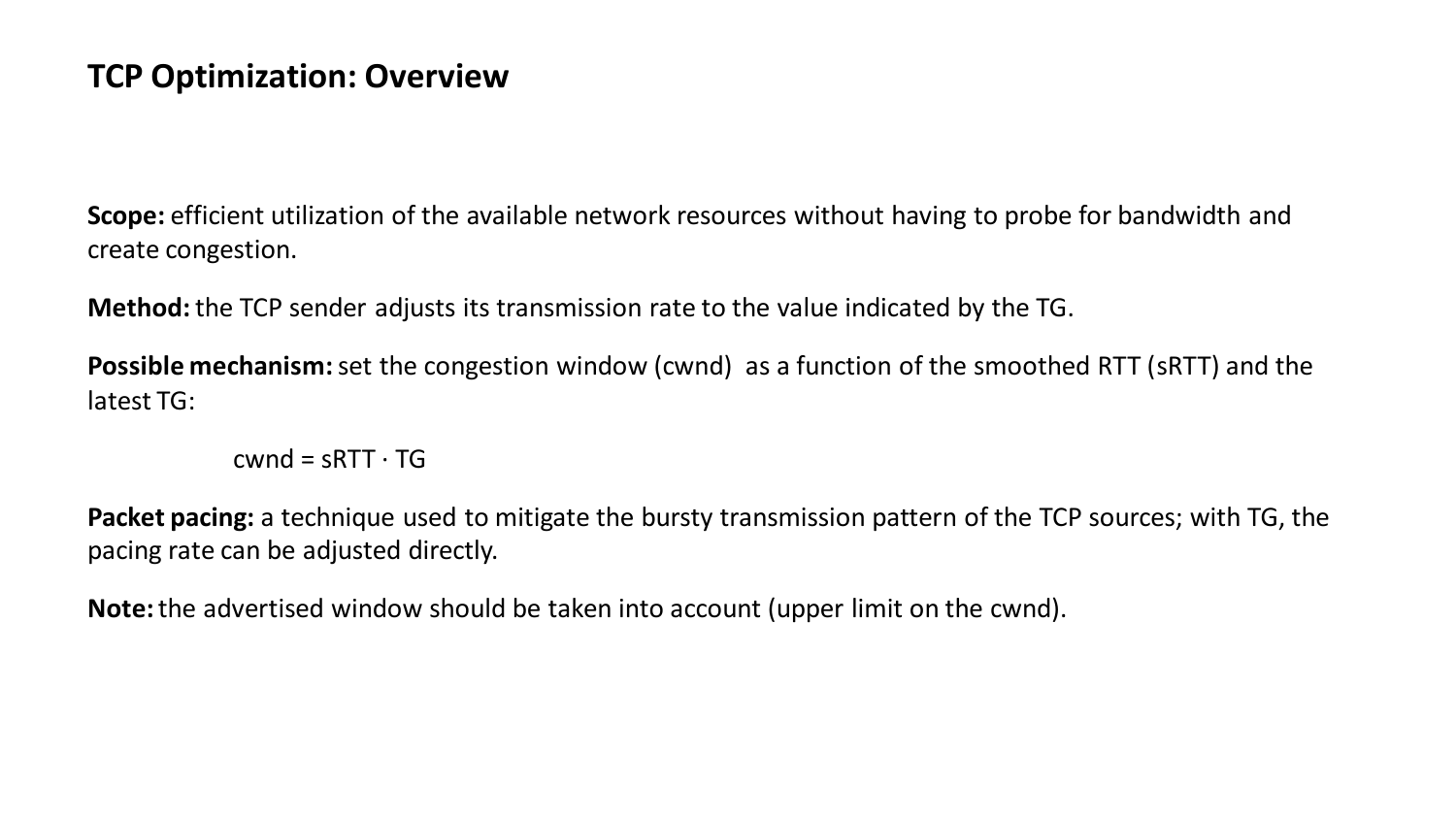# **TCP Optimization: Slow Start (measurement example)**

Start transmitting the data at the rate indicated by the TG value.



Note: test results taken from LTE lab measurements; TCP: Linux Cubic (IW = 10); available radio bandwidth: 50 Mb/s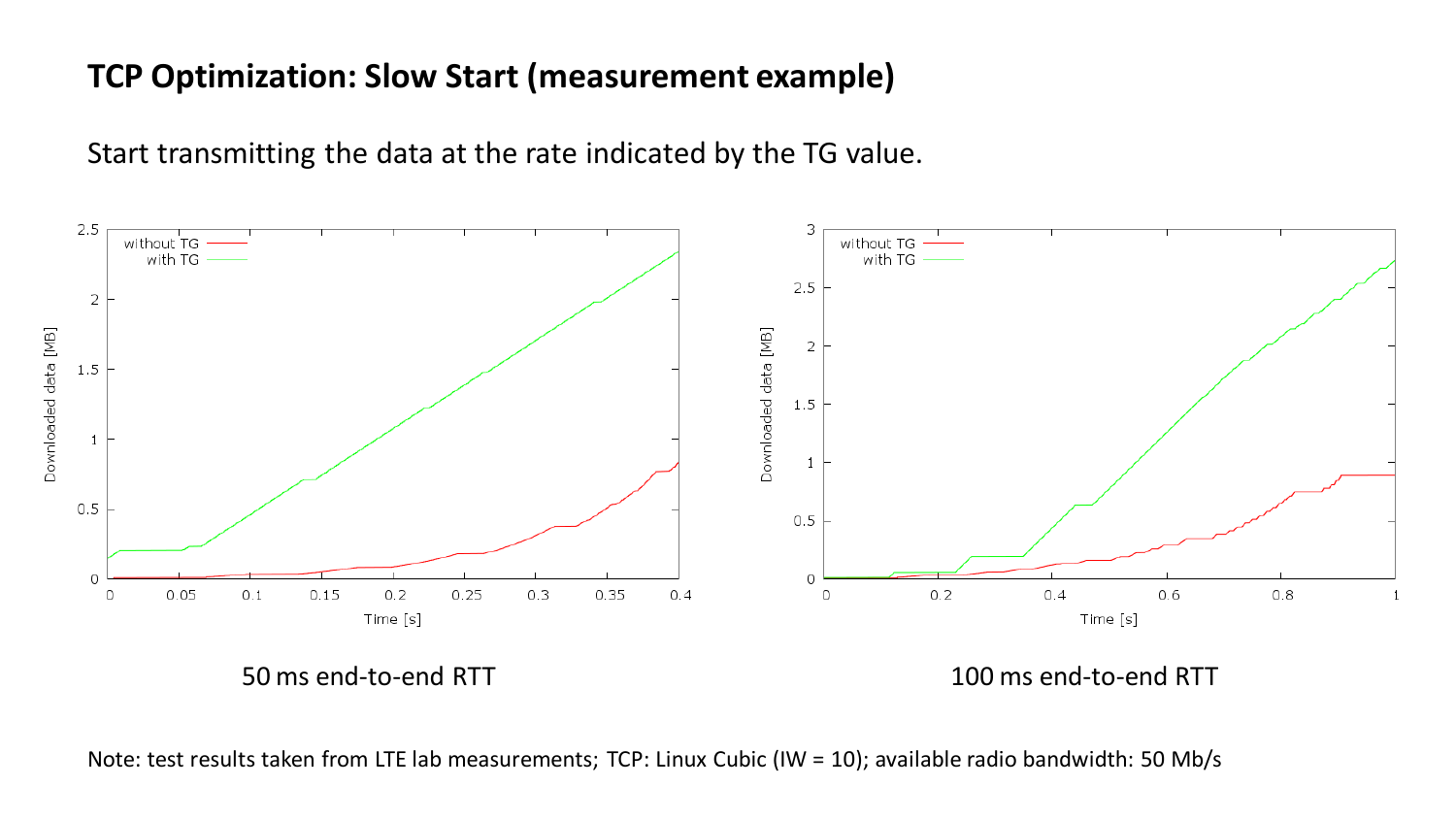# **TCP Optimization: Congestion Avoidance – without TG (measurement example)**

Regular TCP interprets all lost segments as a sign of congestion and multiplicatively reduces its transmission rate.



Regular TCP: fast retransmission and reduced rate according to TCP Cubic behavior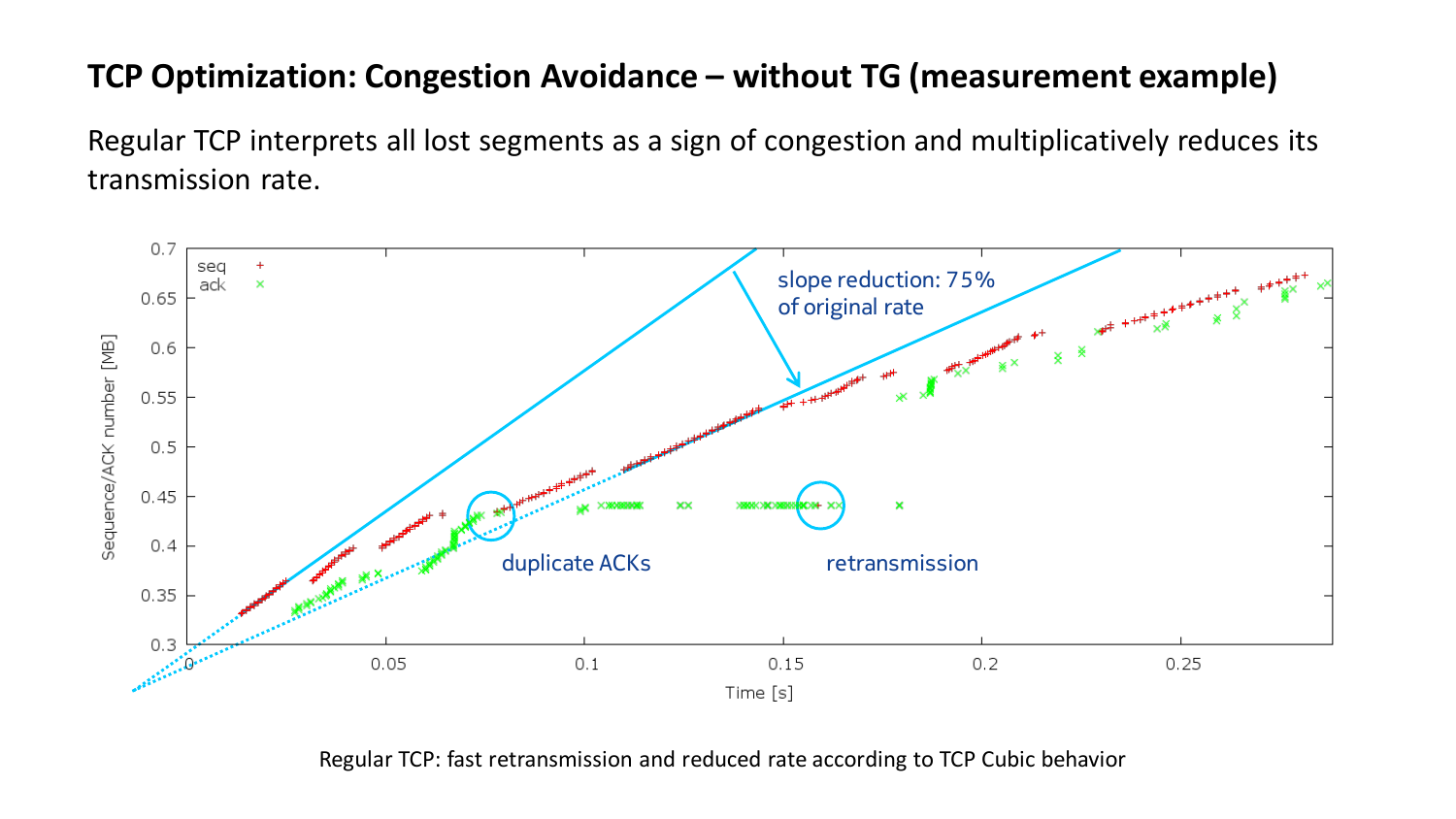# **TCP Optimization: Congestion Avoidance – with TG (measurement example)**

The TG Entity can indicate to the data source if a non-congestive loss happens on the radio; in that case, the TCP source may keep its transmission rate.



The transmission rate is kept at the value indicated by the TG.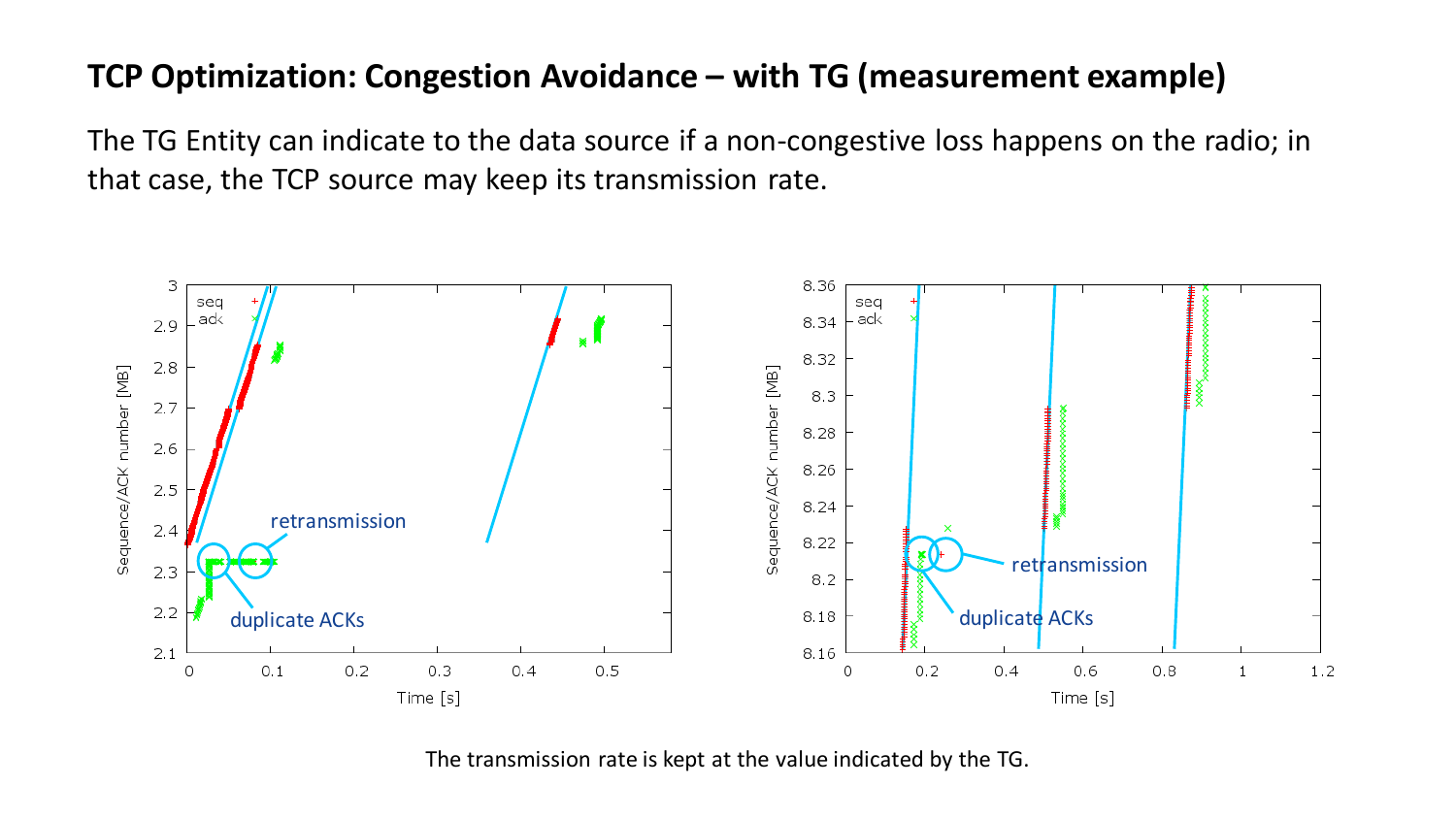# **Media (Application Layer) Optimization (simulation result)**





**Note: Google is not using TG for application layer optimization.**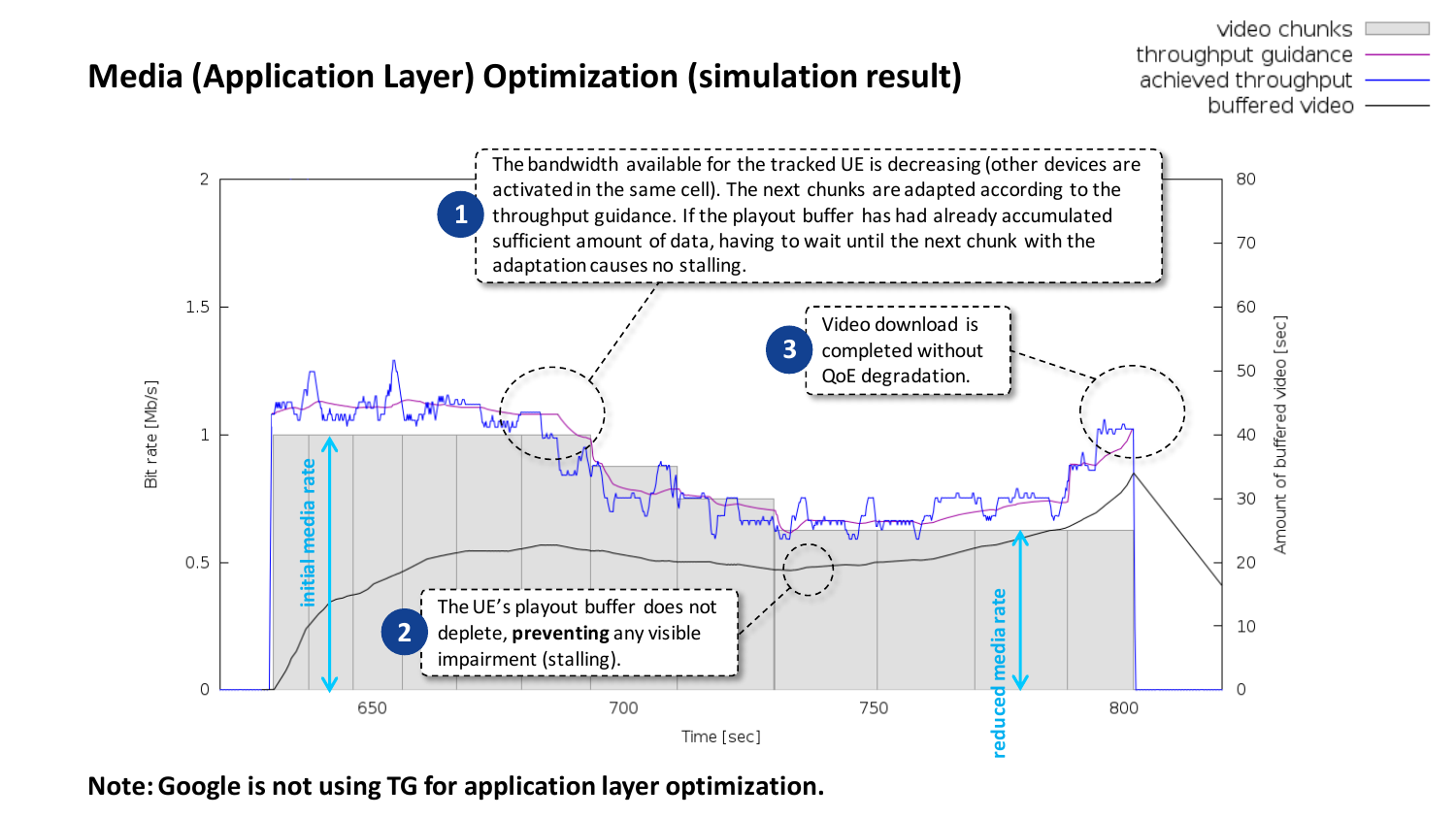# **Considerations for Throughput Guidance Calculation**

1. What if there are multiple guided flows within the same bearer?

2. What if there are both guided and unguided flows within the same bearer?

3. What if the radio interface is not the bottleneck?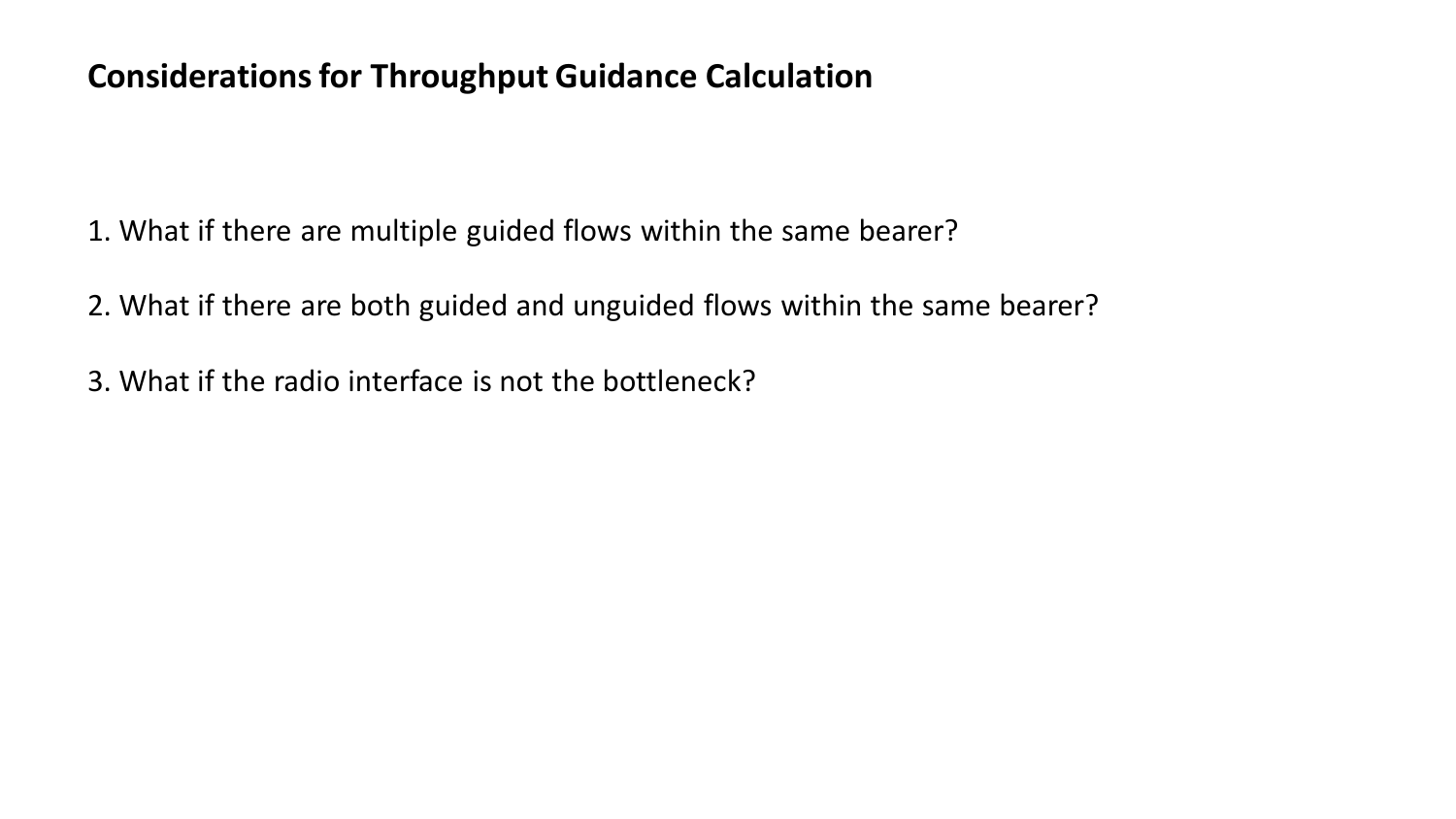# **Consideration: Multiple Guided Flows within the Bearer**

The per-bearer bandwidth is usable for optimization in case

- (1) there is a single active flow in the bearer
- (2) there is a single optimization entity terminating (or managing) all flows within the bearer

Otherwise, the TG Entity has to calculate a per-flow TG by dividing the per-bearer available bandwidth among the active flows and sending each TCP source its own fair share as the TG.

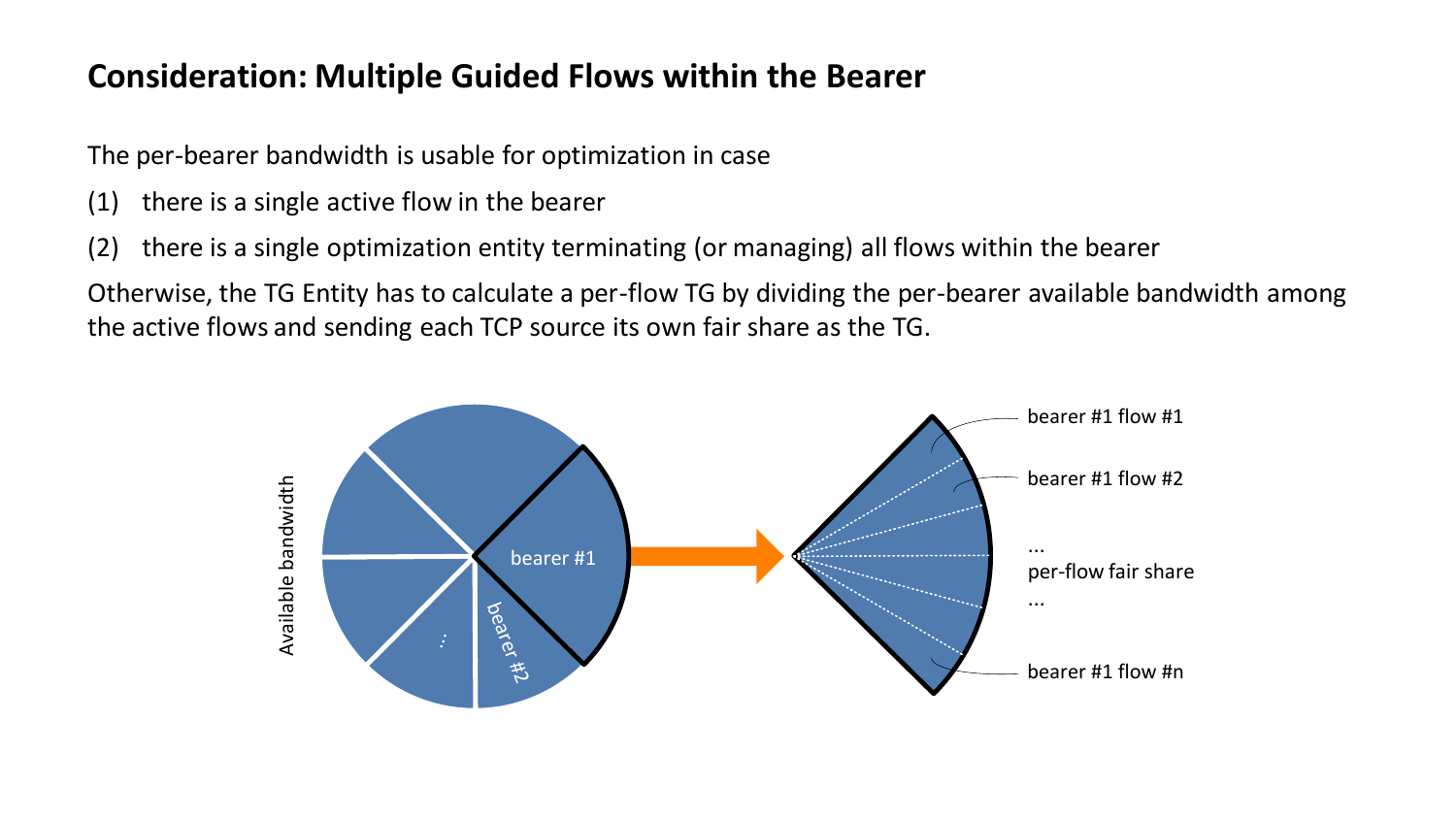# **Consideration: Co-existence of Guided and Unguided Flows within the Bearer**

Separate the optimized (guided) and non-optimized (unguided flows) and enforce the eligible share of each aggregate.

- (1) protect unguided flows from the guided ones
- (2) ensure that the bandwidth advertised via TG is available (not impacted by the TCP probing and overshooting of other flows)

Possible mechanism: intra-bearer WFQ scheduler, dynamically adjusted weights

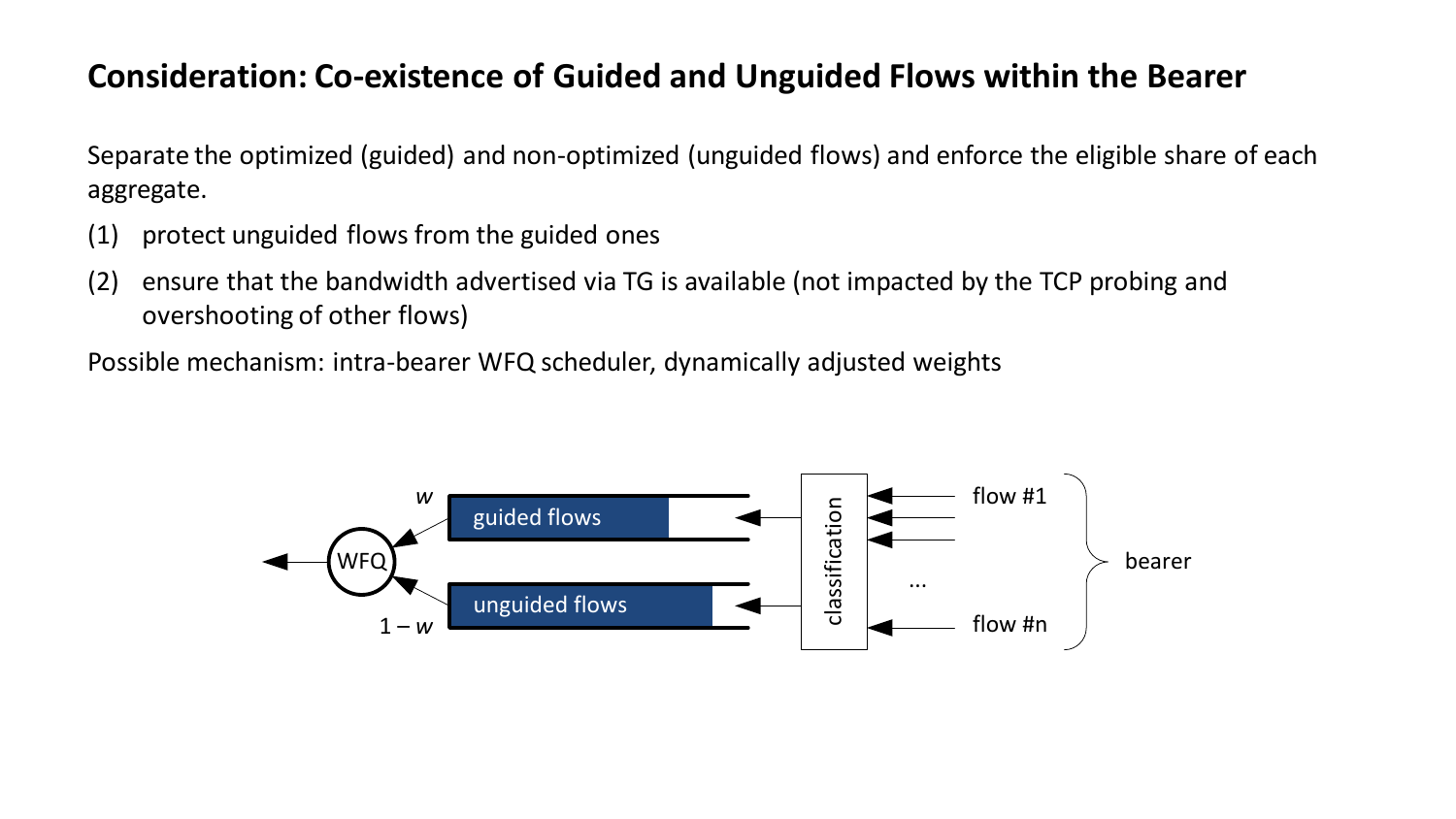### **Consideration: Reverting to Standard TCP Behavior**

The TG value may not be available at the TCP source for various reasons:

- (1) TG exposure failure (e.g., option header enrichment not possible)
- (2) no valid capacity measurement available (e.g., when the system is deployed and initialized, has been idle for significant amount of time, or the bottleneck is not at the resource monitored by the TG Entity)

In case (2), the TG Entity may transmit an indication of the reason for the missing TG value.

The TCP source should revert to the standard TCP behavior until a new TG value is received.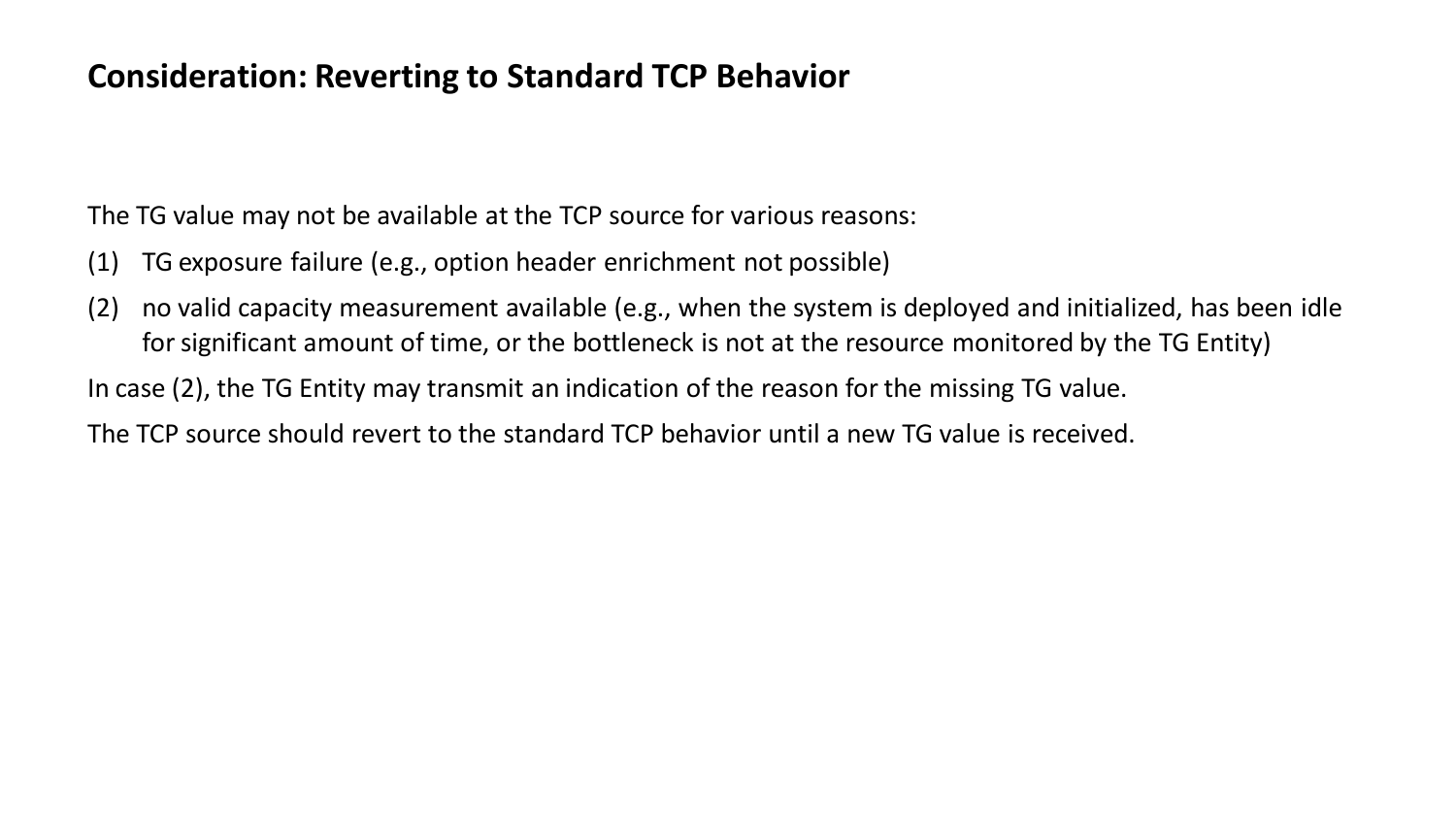# **Performance Evaluation: Field Trial**

Live production LTE network. Google server placed close to packet core.

Collected parameters:

- **Join time** (also known as time to play): measured from the user selecting a video until the video starts playing.
- **#Formats:** the number of different formats (resolutions) used during a video playback.
- **Avg. Video Res.:** the time-weighted average of all video resolutions used during the playback.
- **Client BW:** the average download rate of the video session as reported by the client.
- **Re-buffer Time:** The total amount of time that the video re-buffers.

| <b>Performance</b><br><b>Indicator</b> | <b>Difference of</b><br><b>Averages (%)</b> | Difference of 99th<br>percentiles (%) |
|----------------------------------------|---------------------------------------------|---------------------------------------|
| Join time                              | $-8.0%$                                     | $-12.4%$                              |
| #Formats                               | $+4.1%$                                     | $+29.9%$                              |
| Avg. Video Res.                        | $+6.2%$                                     | $+5.6%$                               |
| <b>Client BW</b>                       | $+0.7%$                                     | $+8.0%$                               |
| <b>Re-buffer Time</b>                  | $-19.7%$                                    | $-5.1%$                               |